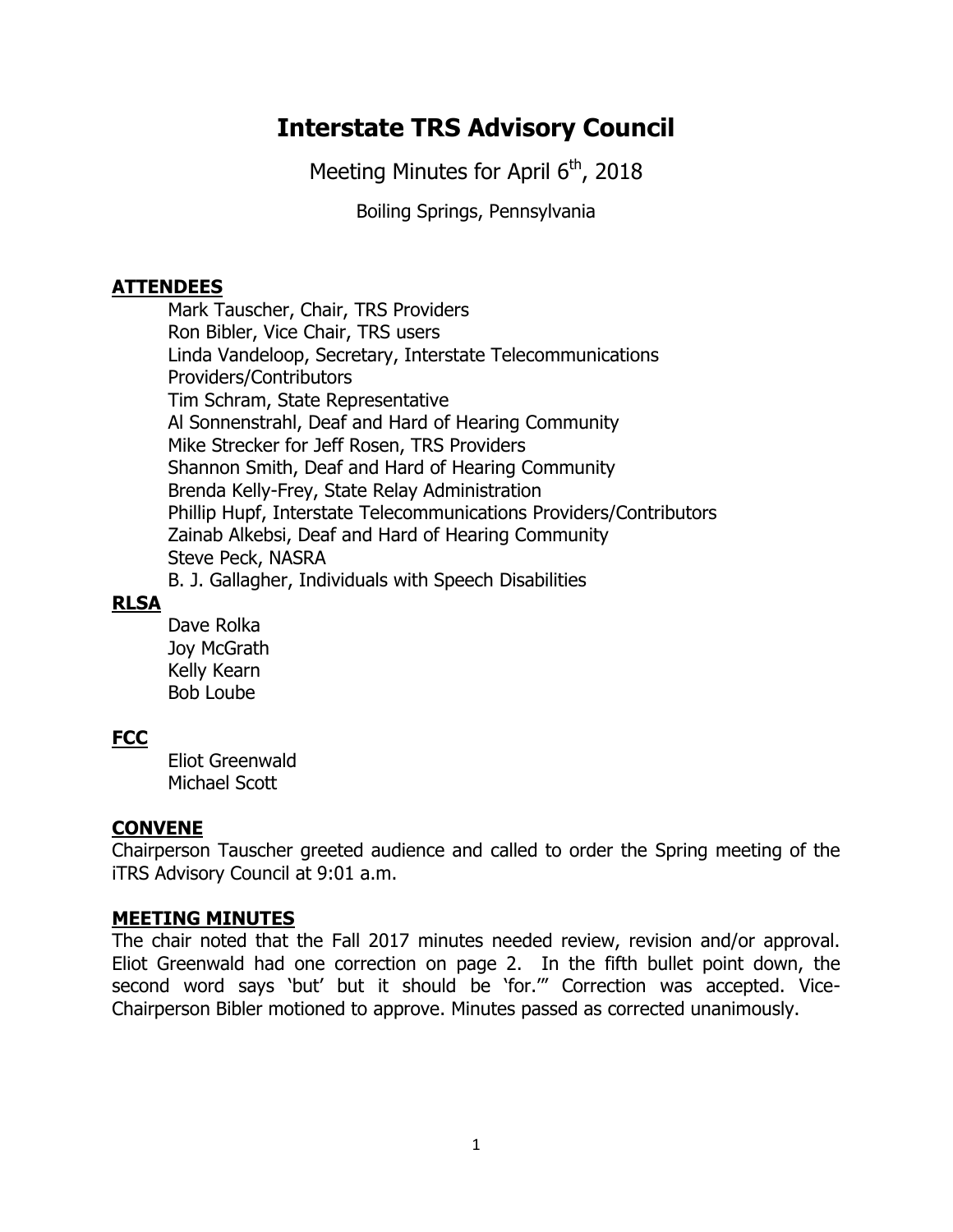# **SUBCOMMITTEE REPORTS**

Zainab Alkebsi combined the two subcommittee reports into one presentation. Ms. Alkebsi stated one subcommittee continues to look at Video Relay Service (VRS) data trends. As for the other subcommittee that was examining the contribution base erosion, Zainab elaborated that the erosion issue is not a topic the iTRS Advisory Council has any impact on.

Ron Bibler presented on the IPCTS subcommittee. The subcommittee was hoping to get an update from the FCC on the pending NPRM, and a potential release date. The subcommittee has not taken any action pending the release of the NPRM.

# **FCC PRESENTATION**

Eliot Greenwald provided several updates:

- State TRS Program Certification Renewal
	- o By July 25, 2018, CGB must reauthorize the certifications for states and territories wishing to continue operating their own TRS programs.
- Interstate TRS Advisory Council Petition for Reconsideration
	- o On September 1, 2017, the TRS Advisory Council filed a petition for reconsideration.
- VRS Improvements Order
	- $\circ$  On October 17, 2017, the FCC published in the Federal Register the effective date of October 17, 2017, for rules adopted in the VRS Improvements Order.
- VRS At-Home Call Handling Pilot Program
	- $\circ$  On October 31, 2017, the FCC released a public notice authorizing ZVRS and Purple to participate in the VRS at-home call handling pilot program.
- TRS User Registration Database
	- o On December 29, 2017, CGB and OMD released a Public Notice announcing that the TRS User Registration Database was ready to accept registration information for VRS users
	- o On February 28, 2018, CGB and OMD issues an Order extending the deadline for VRS providers to submit registration data through March 31, 2018
	- $\circ$  On March 30, 2018, CGB and OMD extended this deadline to April 30<sup>th</sup>, 2018

Michael Scott provided several updates:

- Enforcement Bureau Action.
	- $\circ$  On June 6, 2016, Sorenson's website domain was temporarily deactivated, and as a result VRS calls made through the domain failed to connect, thereby resulting in a service outage between June 6, 2016 and June 8, 2016
- Hearing Aid Compatibility
	- o On September 27, 2017, the FCC released a Further Notice of Proposed Rulemaking seeking comment on its proposal.
	- o On October 24, 2017 the FCC released a Report and Order and Order on Reconsideration adopting rules on hearing aid compatibility and volume control on wireline and wireless telephones.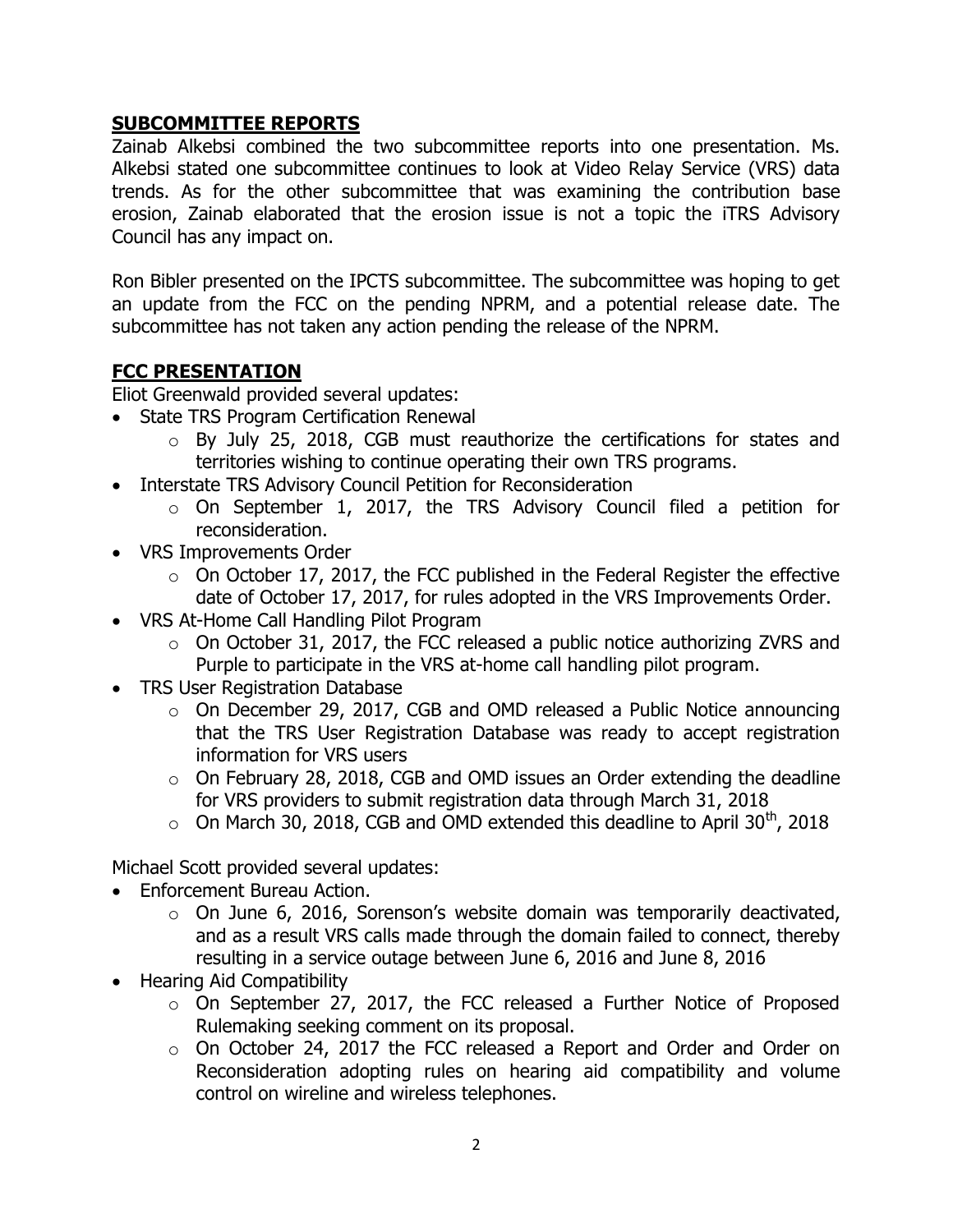- Emergency Communications
	- $\circ$  On September 26, 2017 the Commission released a Notice of Inquiry seeking comment on improving 911 access by enterprise communications systems serving businesses, hotels, educational institutions and government entities.
	- o On November 3, 2017, CGB and PSHSB granted the petition of T-Mobile USA, Inc. for clarification of the FCC's December 2016 RTT Report and Order
	- o On January 31, 2018, the Commission released a Second Report and Order and Second Order on Reconsideration.
- Accessibility Innovations Expo
	- $\circ$  The FCC held an Accessibility Innovations Expo on October 23, 2017
- ASL Video Library
	- o On February 9, 2018 DRO launched a new ASL Video Library webpage
- RTT/Refreshable Braille Roundtable
	- $\circ$  On Monday, April 9, 2018, the Technology Transitions Subcommittee of the Disability Advisory Committee will be holding an invitation only roundtable at the FCC

The FCC fielded questions from the iTRS Advisory Council. Discussion included improving accuracy as PSAPs across the country migrate from legacy networks to IP networks; the WEA test completed in the DC metro area; requests for reimbursement for skills-based routing; and the lack of participation in the FCC's VRS pilots being related to the rate; and the status of the FCC's order on IP CTS.

In addition, there was discussion related to providers (new and existing) applying to the FCC to provide IP CTS using automatic speech recognition (ASR) technology. This discussion included whether or not the FCC intended to establish quality standards for ASR to make sure the service and accuracy was equivalent to IP CTS with live communication assistants.

Lastly, the discussion focused on the communication and technology needs of the DeafBlind community, such as communication facilitators.

The FCC fielded questions from the audience.

Greg Hlibok of ZVRS commented that the ZVRS and Purple At-Home Call Handling Pilot was progressing well. There is great parity in the services provided from home compared to services from a call center. A question was raised from Zainab Alkebsi regarding security and privacy of call handling. Mr. Hlibok responded that the work stations are the same that you would see used in a call center. The home workstation appears to the consumer the same as the call center work station. In addition, the room itself it subject to on-site inspections and is certified as an at-home work station. The room itself has to be locked down where only the interpreter has access to the key code to enter that area of the home. Lastly, the broadband internet is encrypted, and is a separate business line run into the home, provided by ZVRS and Purple.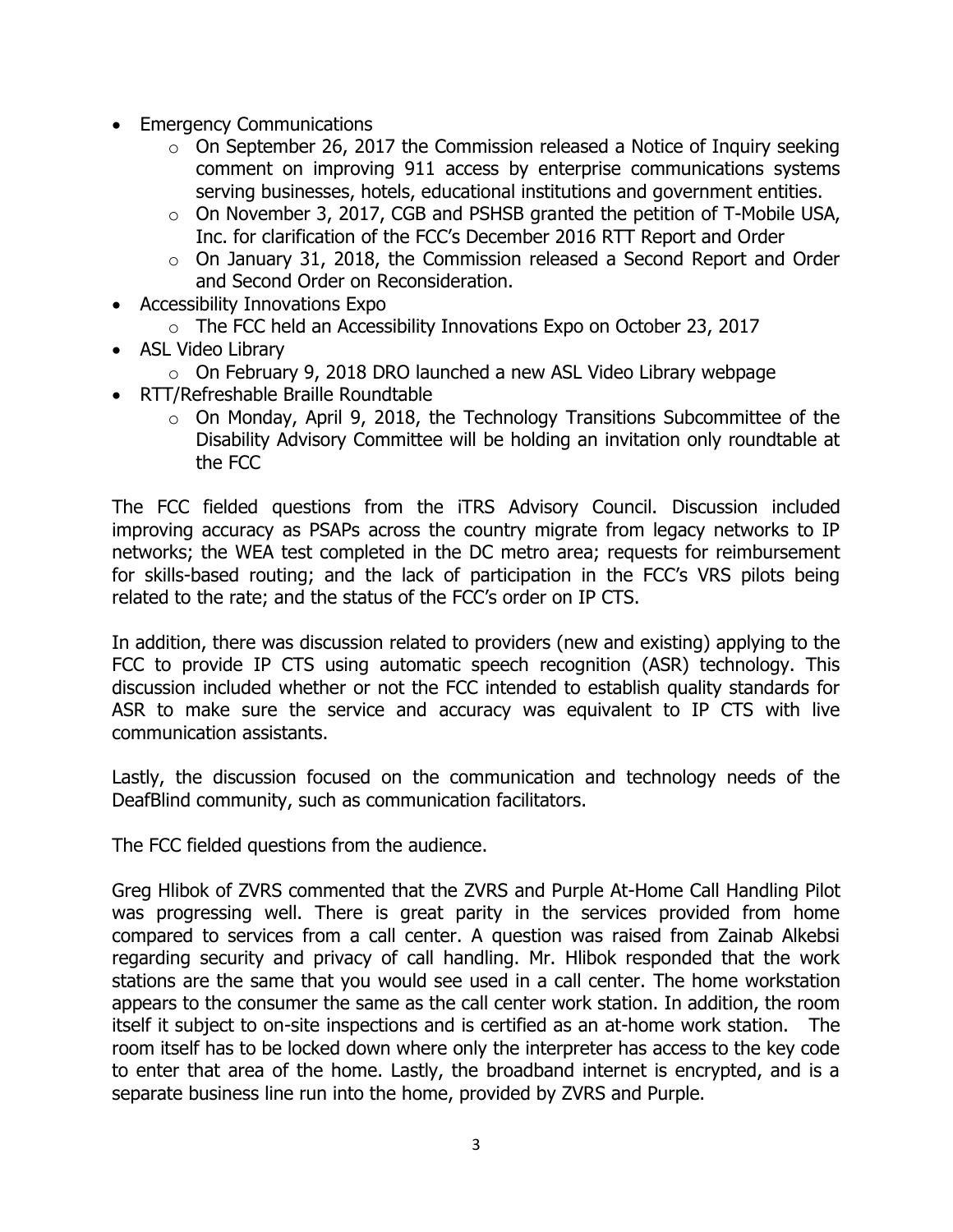The Council had a break at 10:05am and reconvened at 10:20am.

# **TRS ADMINISTRATOR UPDATE**

Bob Loube provided the TRS Administrator update. It needed to be noted that because there is currently only one IP Relay Provider, IP Relay would not be covered in depth, and would not have its own slide on the presentation.

Bob's presentation continued to outline how MARS rates are calculated. RolkaLoube requests data from all 50 states and a couple of territories, and approximately 49 states respond and 1 territory. States provide their rate, payment basis (conversation minutes versus session minutes), and number of interstate minutes. One item of note is the migration of states to a flat rate. In the past there was no states doing a flat rate, and now there are 8 states.

In the presentation, it was highlighted that IP CTS continues to have an explosion in minutes. Last year's forecast was 400 million minutes; this year's forecast is 521 million minutes. This is the major item in the budget at a billion dollars. The remainder of the services (\$8 million) are the traditional services that the states provide, and the federal and state both provide those services, but the IP CTS is the one that's the huge money.

Discussion continued regarding the growing cost of IP CTS, and its impact on U.S. residents' phone bills. RL has estimated the contribution factor to be 2%. Additional comments focused on the TRS surcharge versus the Universal Service Fund charges and what, if any, consumers complaints were regarding paying these line items on phone bills.

In reference to IP CTS, variation in Cost and Operating Margin for the calendar years 2016 to 2019, providers' cost estimated ranged from \$2.0285 to \$0.8859. For the Tariff Year 2018-2019 based on a MARS rate of \$2.0007 per-minute providers' operating margins ranged from 12% to 53%. These estimates are based on the providers' reported actual and projected costs and minutes.

In reference to Video Relay Service, Operating Margins for the Tariff Year 2018-2019 include the industry average operating margin is projected to be 22.0%, and the highest operating margin is projected to be 37.48%. The operating margins are based on the authorized rates and the providers' projected costs and minutes. The Council broke for lunch at 12:00pm and reconvened at 1:00pm.

# **NEW BUSINESS**

## Fall 2018 Meeting

The Fall 2018 meeting was initially scheduled for Saturday, September  $8<sup>th</sup>$  and Sunday, September  $9<sup>th</sup>$ , 2018 in Minnesota – to coincide with the Telecommunications Equipment Distribution Program Association (TEDPA) conference and the National